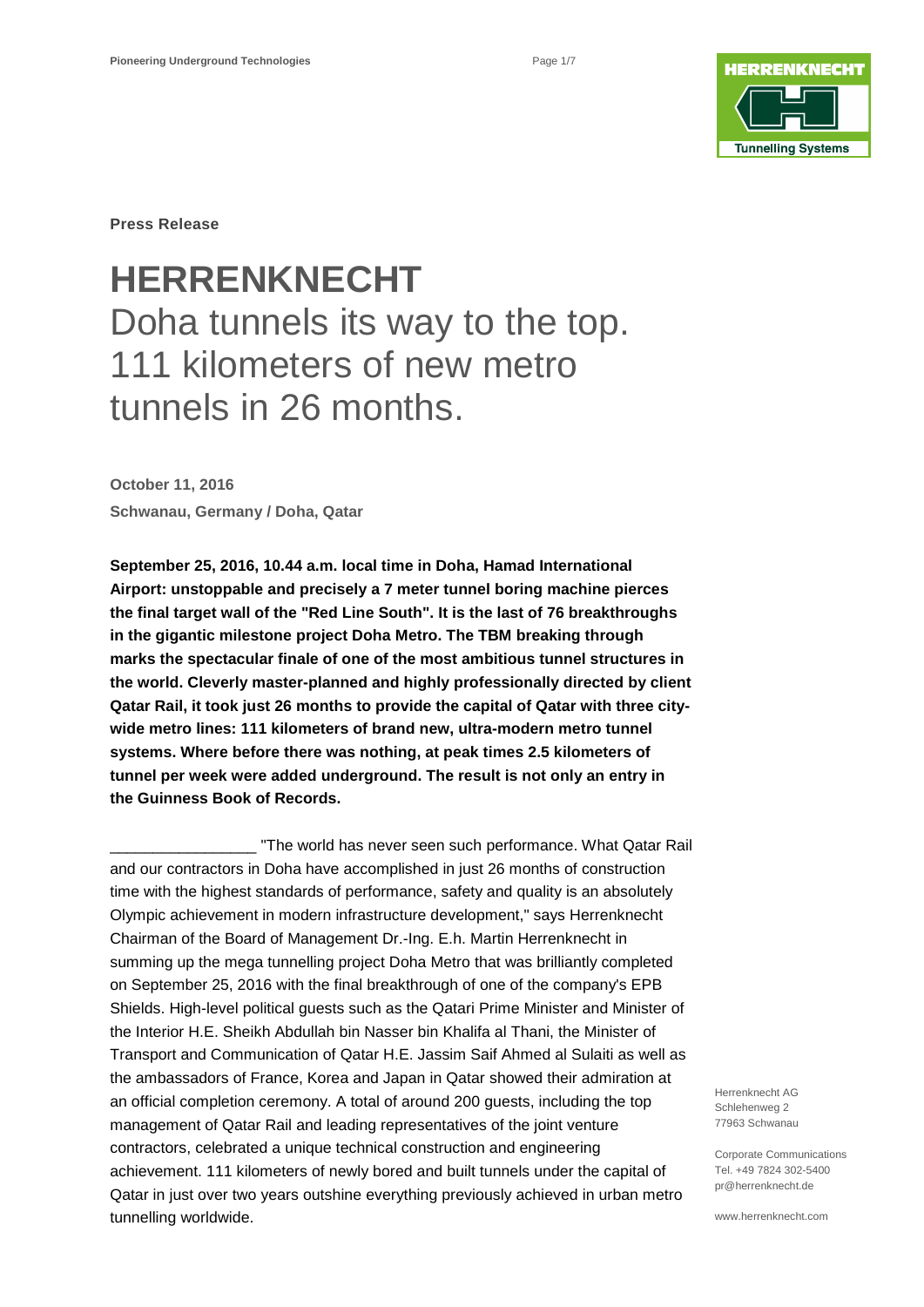

### **Tunnelled into the Guinness Book of Records.**

From August 2014 to September 2016, on three main lines (Red Line, Green Line, Gold Line) four international joint ventures consistently pushed forward a total of 21 TBMs designed and equipped by Herrenknecht specifically for the project. A performance presentation of superlatives. 470,497 individual concrete segments (socalled lining segments) were mechanically assembled into 70,071 high quality tunnel rings. At peak times 20 TBMs tunnelled their way forward simultaneously, 2.5 kilometers per week of spotless metro tunnels grew under Doha. This Olympic quality parallel performance has gained the project a place in the Guinness Book of Records. In addition to the geology consisting primarily of Simsima Limestone, the demands on each TBM were complex – just from the dense urban development alone. The routes of the individual metro lines run under highly populated areas, for example near the impressive beach promenade Corniche, under the high-rise neighborhoods of Doha City and the tourist centers with their attractive hotel facilities. Settlement-free tunnelling was therefore one of the core requirements during construction.

# **Ideally prepared for all eventualities.**

With innovative German tunnelling technology the construction joint ventures completed a total of 76 breakthroughs; more than 40 times the machines were quickly pushed forward in intermediate shafts ready for the next section – and once again tuned for speed. Up to 125 Herrenknecht service staff and specialists from 19 countries were at hand wherever contractors, machine technology and extraordinary events required them.

In order to keep to the ambitious masterplan and the tight schedules, man and machine were in operation on the huge construction site around the clock, seven days a week. In addition to excellent planning, expertise and high material and machine quality, for Dr. Markus Demmler, Senior Director of the Qatar Integrated Railway Project, one prerequisite was vital for the success of the project: "Managing 21 TBMs working smoothly beneath a metropolis like Doha is only possible with 100 percent commitment from all partners involved." All the participating companies handled the gigantic project with pioneering boldness and the highest degree of team spirit and operational professionalism. The Herrenknecht full-service competence center set up near Doha specifically for the project provided additional support. Competent and proactive contacts were available here for all matters relating to tunnelling technology, assembly and disassembly, provision of specialist personnel, tunnelling support, spare and wear parts management as well as the maintenance and refurbishment of the used cutting tools.

Herrenknecht AG Schlehenweg 2 77963 Schwanau

Corporate Communications Tel. +49 7824 302-5400 pr@herrenknecht.de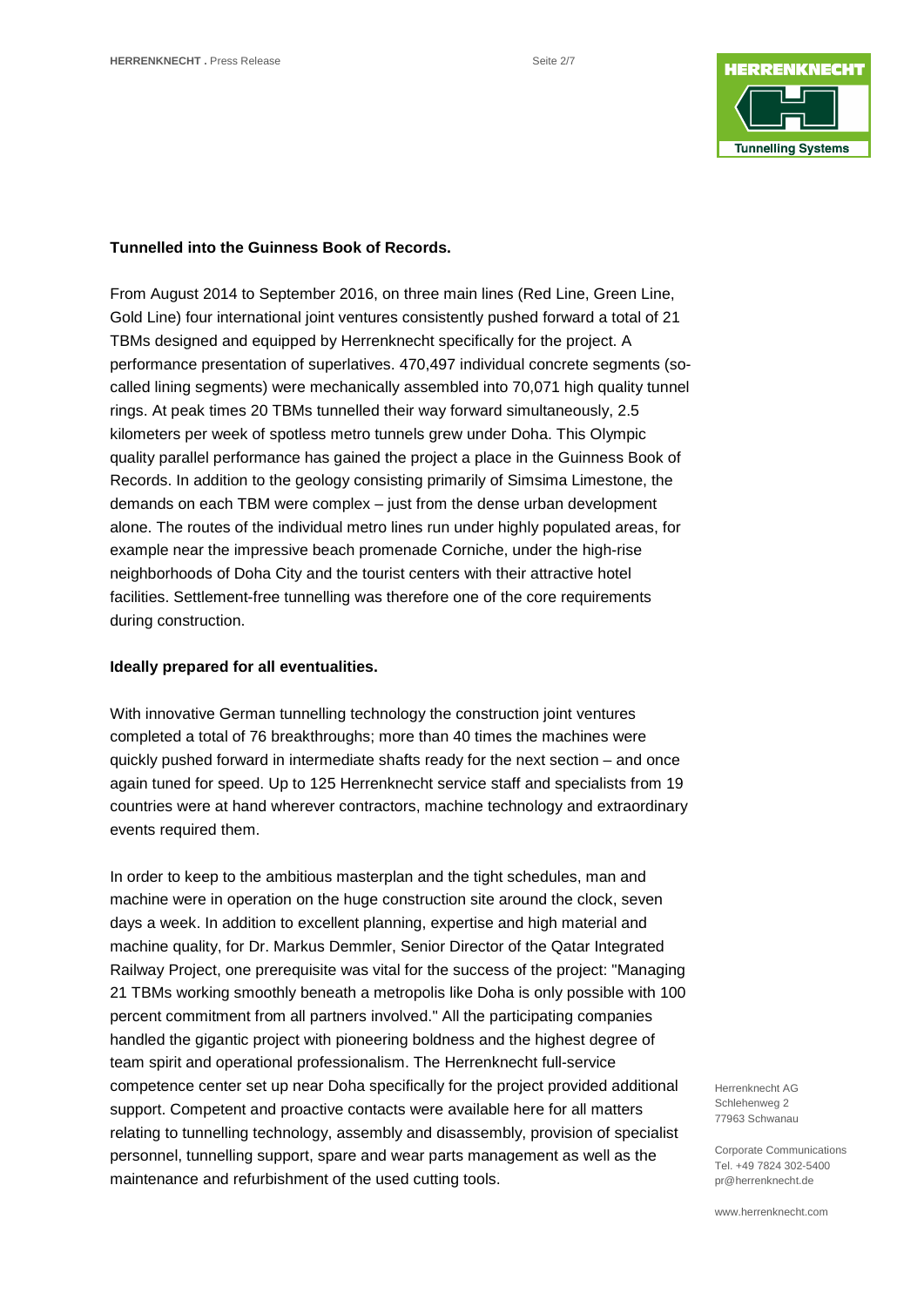

# **The centerpiece of a grand vision.**

The newly emerging metro system in Doha is only the beginning of the mobilization of public transport in Qatar. Whether in the urban centers or in the countryside – everywhere people will be able to travel by public transport. "Qatar's vision is to connect every corner of the country by public transport," explains Demmler. "The Doha Metro project represents the supporting backbone of an integrated public transport system," says Qatar's Minister of Transport Katar H.E. Jassim Saif Ahmed al Sulaiti in describing the substantial significance of the metro network, the first three lines of which are scheduled to be opened by 2020. By 2026 an extensive expansion by 72 additional stations and another metro line is planned. The station Msheireb in the center of the metropolis already forms the accumulation point of the whole system. All lines meet here, 12 breakthroughs ended at this mammoth station alone. Linked in all directions of the city, soon every metro journey will save valuable time and several kilograms of polluting greenhouse gases compared to a trip by car. Acceleration, mobility and environmental protection are the driving forces of the mega project. The development of the regional and national network will conveniently bring all residents of Qatar closer together.

In 26 months, four international construction joint ventures have built a 111 kilometer metro tunnel system in Doha on three lines – a new benchmark worldwide. Cleverly master-planned and highly professionally directed by client Qatar Rail, a rapid pace was maintained at all times while ensuring the highest standards of safety, quality and health. Herrenknecht's contractors are:

- › for the Red Line North the ISG joint venture (Salini Impreglio S.p.A./ SK Engineering & Constructing Co Ltd/ Galfar Al Misnad Engineering & Constructing W.L.L
- › for the Red Line South the Qatari Diar Vinci Construction JV (QDVS)/ GS Engineering & Construction Corp./ Al-Darwish Enginering W.L.L
- › for the Green Line Contractor PORR Bau GmbH/ Saudi Binladin Group Company Ltd/ Hamad Bin Khalid Contracting Co. W.L.L.
- › for the Gold Line the joint venture Aktor S.A./ Larsen & Toubro Limited/ Yapi Merkezi Insaat VE Sanayi Anonim Sirketi/ Sezai Turkes Feyzi Akkaya Marine Construction/ Al Jaber Engineering LLC)

# **Project film: Flow³ - Championship Alliance in Doha**

<http://allaround.herrenknecht.com/en/issue-5.html#flow>

# **Client website:**

<https://www.qr.com.qa/English/Projects/Pages/DohaMetro.aspx>

Herrenknecht AG Schlehenweg 2 77963 Schwanau

Corporate Communications Tel. +49 7824 302-5400 pr@herrenknecht.de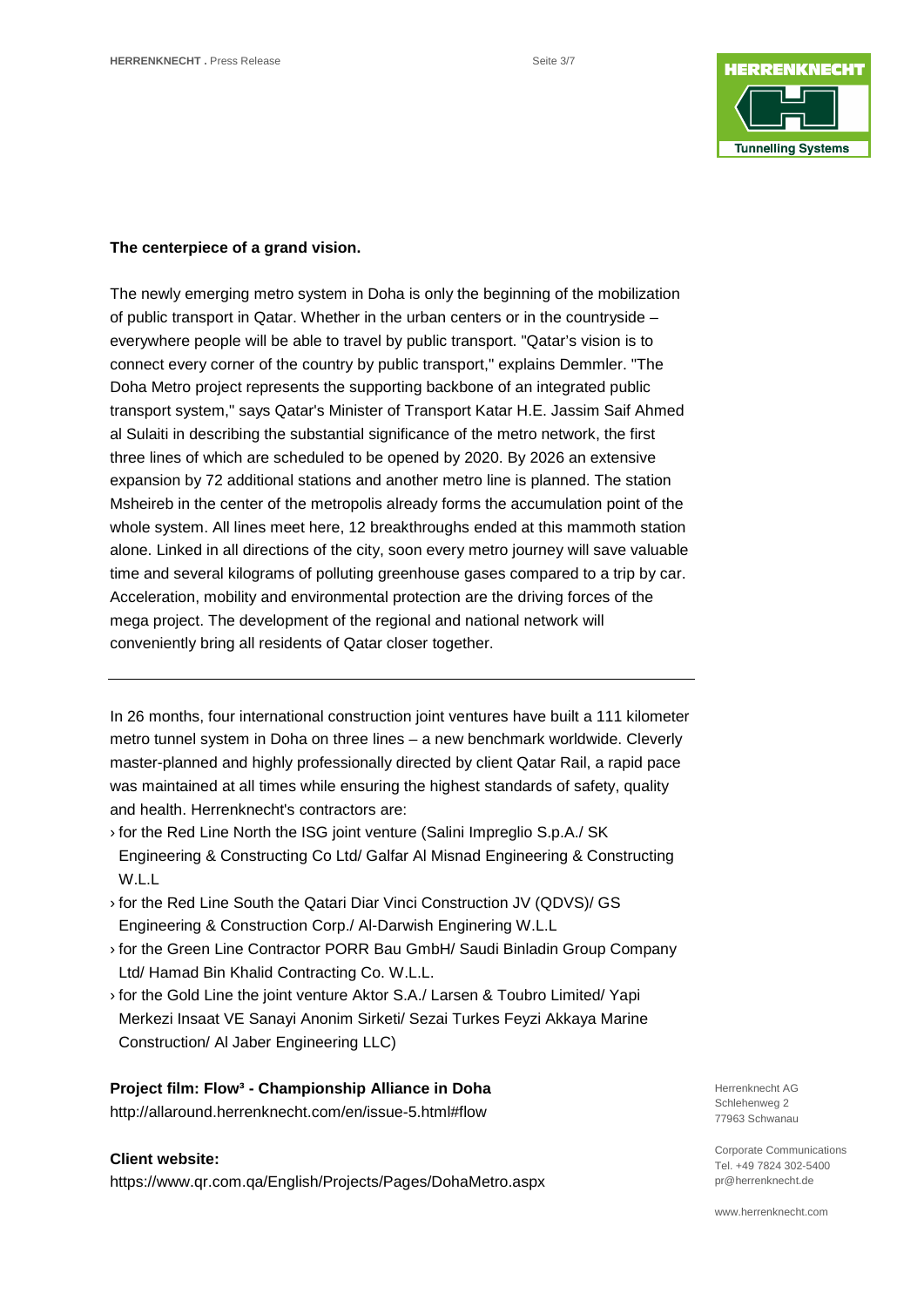

# **Project data Doha tunnels its way to the top. 111 kilometers of new metro tunnels in 26 months.**

**MACHINE DATA S-844-849 / S-860-868 / S-920-925**

#### **Machine type: 6 x EPB Shield**

› Shield diameter: 7,050 mm

- › Drive power: 1,440 kW
- › Torque: 4,769 kNm

#### **Machine type: 9 x EPB Shield**

› Shield diameter: 7,050 mm

- › Drive power: 1,280 kW
- › Torque: 4,239 kNm

#### **Machine type: 6 x EPB Shield**

› Shield diameter: 7,110 mm

- › Drive power: 1,440 kW
- › Torque: 4,769 kNm

#### **PROJECT DATA**

#### **Project**

› Doha Metro, Doha, Qatar

#### **Client**

› Qatar Rail

#### **Contractors**

- › Red Line North: ISG joint venture (Salini Impregilo S.p.A./ SK Engineering & Construction Co. Ltd/ Galfar Al Misnad Engineering & Contracting W.L.L.)
- › Red Line South: Qatari Diar Vinci Construction (QDVC); GS Engineering & Construction (GS E&C); Al Darwish Engineering (ADE)
- › Green Line: PORR Bau GmbH/ Saudi Binladin Group Company Ltd/ Hamad Bin Khalid Contracting Co. W.L .L.
- › Gold Line: Aktor S.A./Larsen & Toubro Limited / Yapi Merkezi Insaat VE Sanayi Anonim Sirketi / Sezai Turkes Feyzi Akkaya Marine Construction / Al Jaber Engineering LLC

#### **Geology**

› Mainly Simsima Limestone, Midra Shale and Rus Formation

#### **Advance lengths**

› Red Line North: 22.8 kilometers, Red Line South: 32.6 kilometers, Gold Line: 23.3 kilometers, Green Line: 33.4 kilometers; all lines were built as parallel twin tunnels

Herrenknecht AG Schlehenweg 2 77963 Schwanau

Corporate Communications Tel. +49 7824 302-5400 pr@herrenknecht.de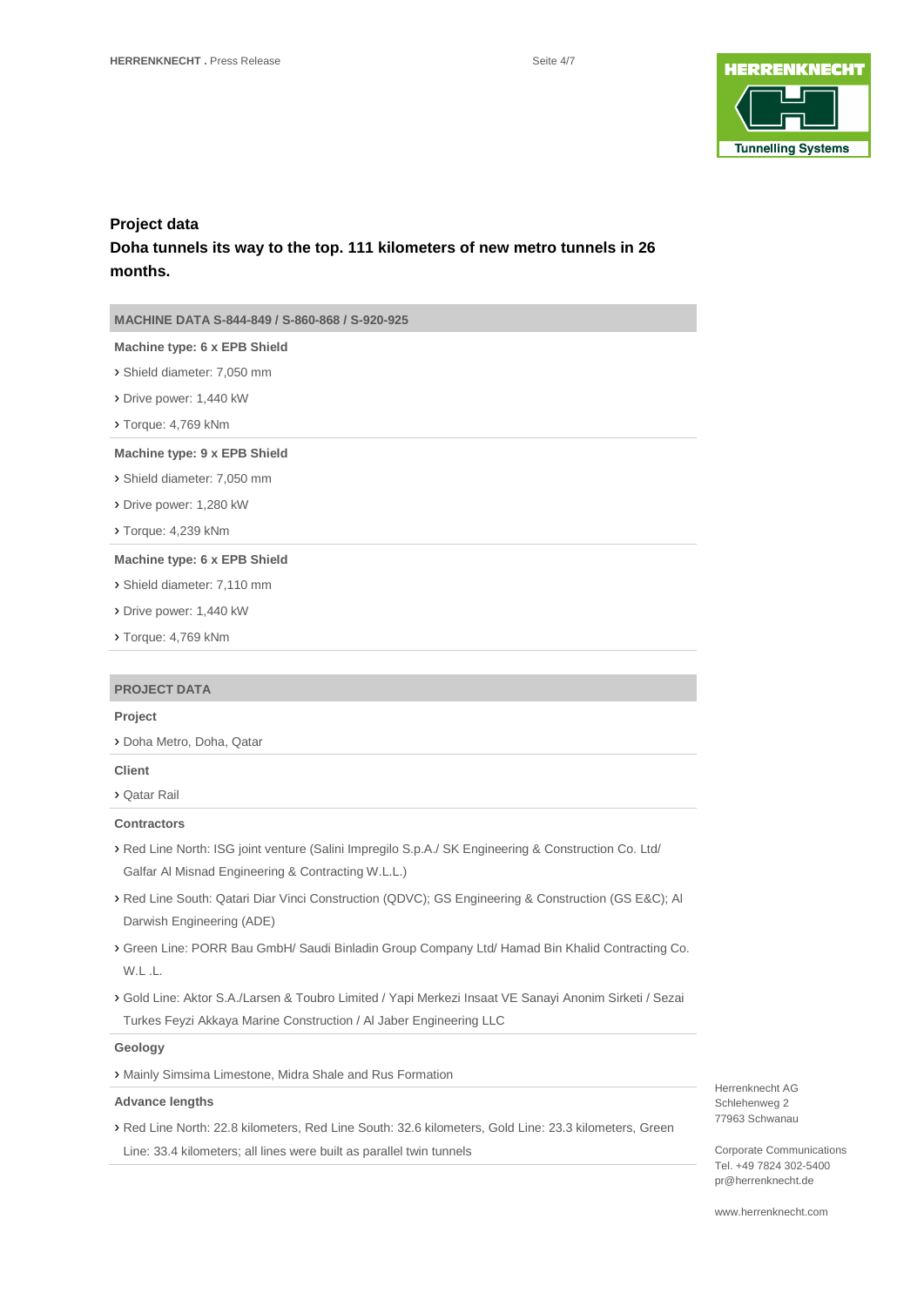

# **Photos:**

**Doha tunnels its way to the top. 111 kilometers of new metro tunnels in 26 months.**



# Photo 1

On September 25, VIPs and project participants celebrated the final breakthrough together. Guests at the ceremony included (from left to right) the CEO and Chairman of Qatar Rail Abdulla Abdulaziz Turki al Subaie, the German ambassador to Qatar Hans-Udo Muzel, the Minister of Transport and Communication of Qatar H.E. Jassim Saif Ahmed al Sulaiti and Dr.- Ing E.h. Martin Herrenknecht.

#### Photo 2

After the arrival of the first machine in the capital of Qatar and the assembly on site, in August 2014 excavation of the new metro lines for Doha began. For the coordination of all work on the three lines optimally harmonized teamwork was essential.



#### Photo 3

Since September 25, 2016 all tunnelling work on the three new metro lines has been complete. Further construction work at the individual stations and the finishing of the segmentally lined tunnels will continue until 2020.

> Herrenknecht AG Schlehenweg 2 77963 Schwanau

Corporate Communications Tel. +49 7824 302-5400 pr@herrenknecht.de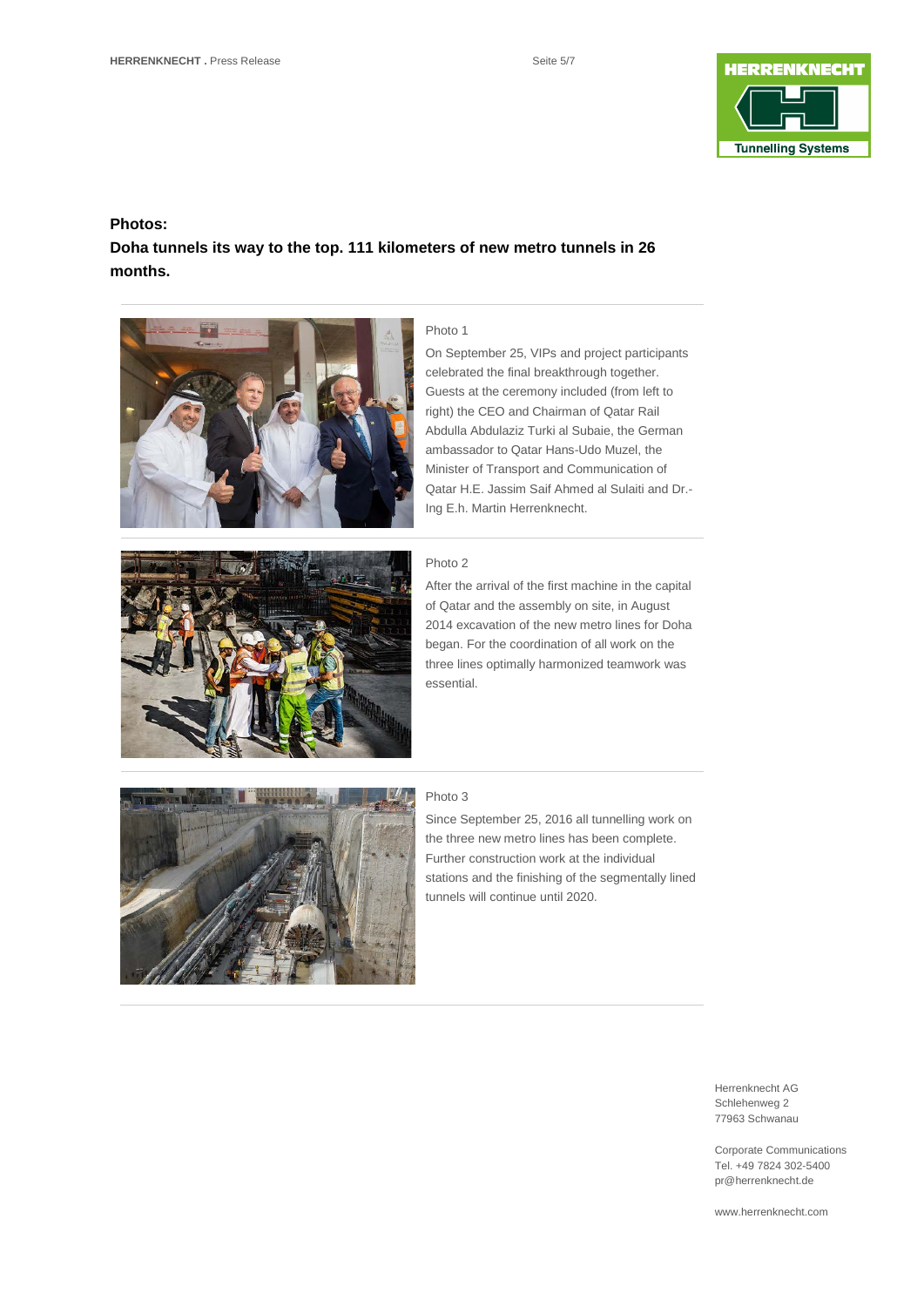



# Photo 4

In future the new metro system will be used for 630,000 passenger trips per day. And that is just the beginning. The construction of an additional line is already in planning. 111 kilometers of underground tunnels were driven for the first three metro lines.



### Photo 5

The four joint ventures ordered a total of 21 Herrenknecht EPB Shields for the metro construction in the metropolis of Doha. In just two years they excavated 111 kilometers of new, high quality tunnels.

> Herrenknecht AG Schlehenweg 2 77963 Schwanau

Corporate Communications Tel. +49 7824 302-5400 pr@herrenknecht.de